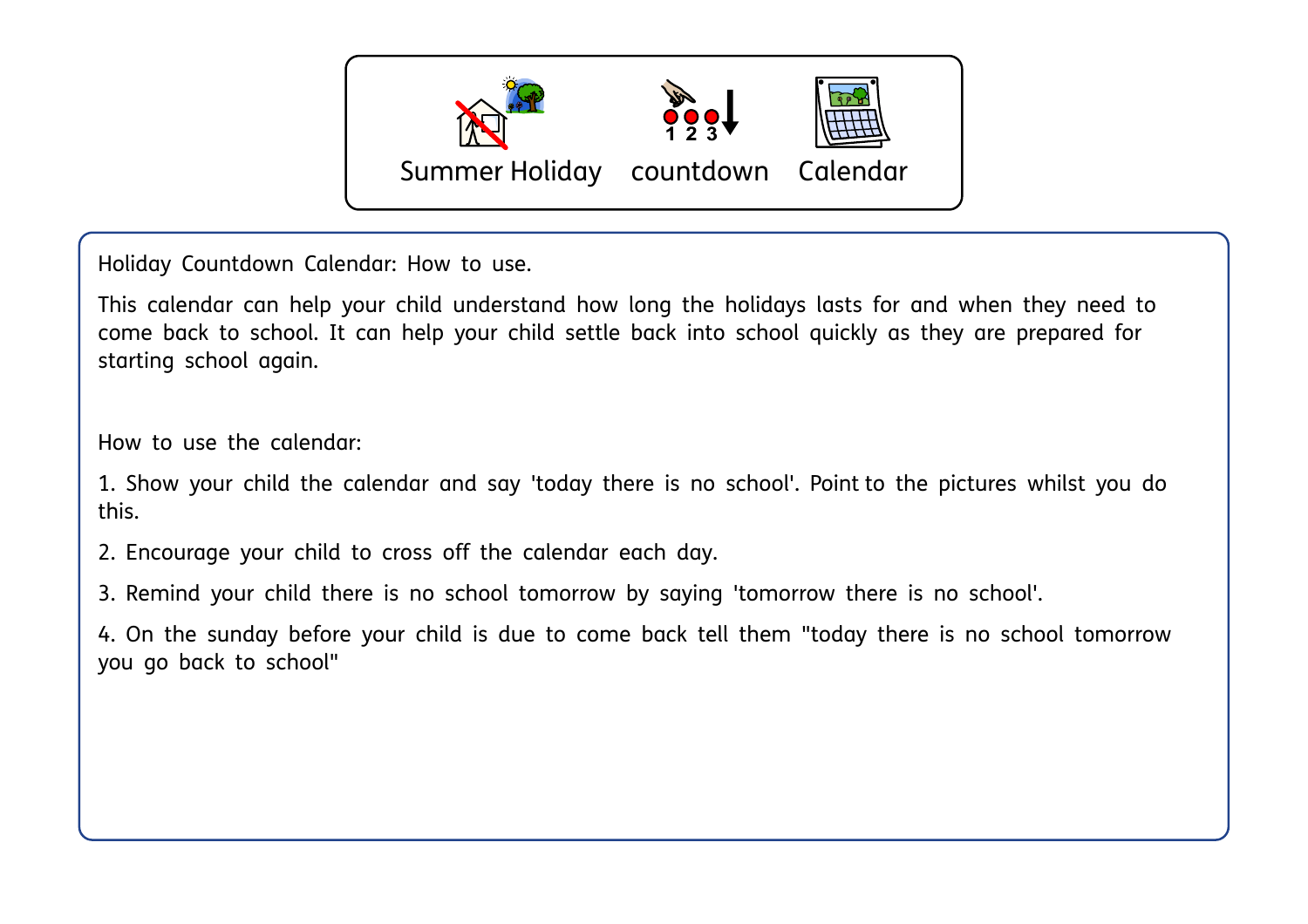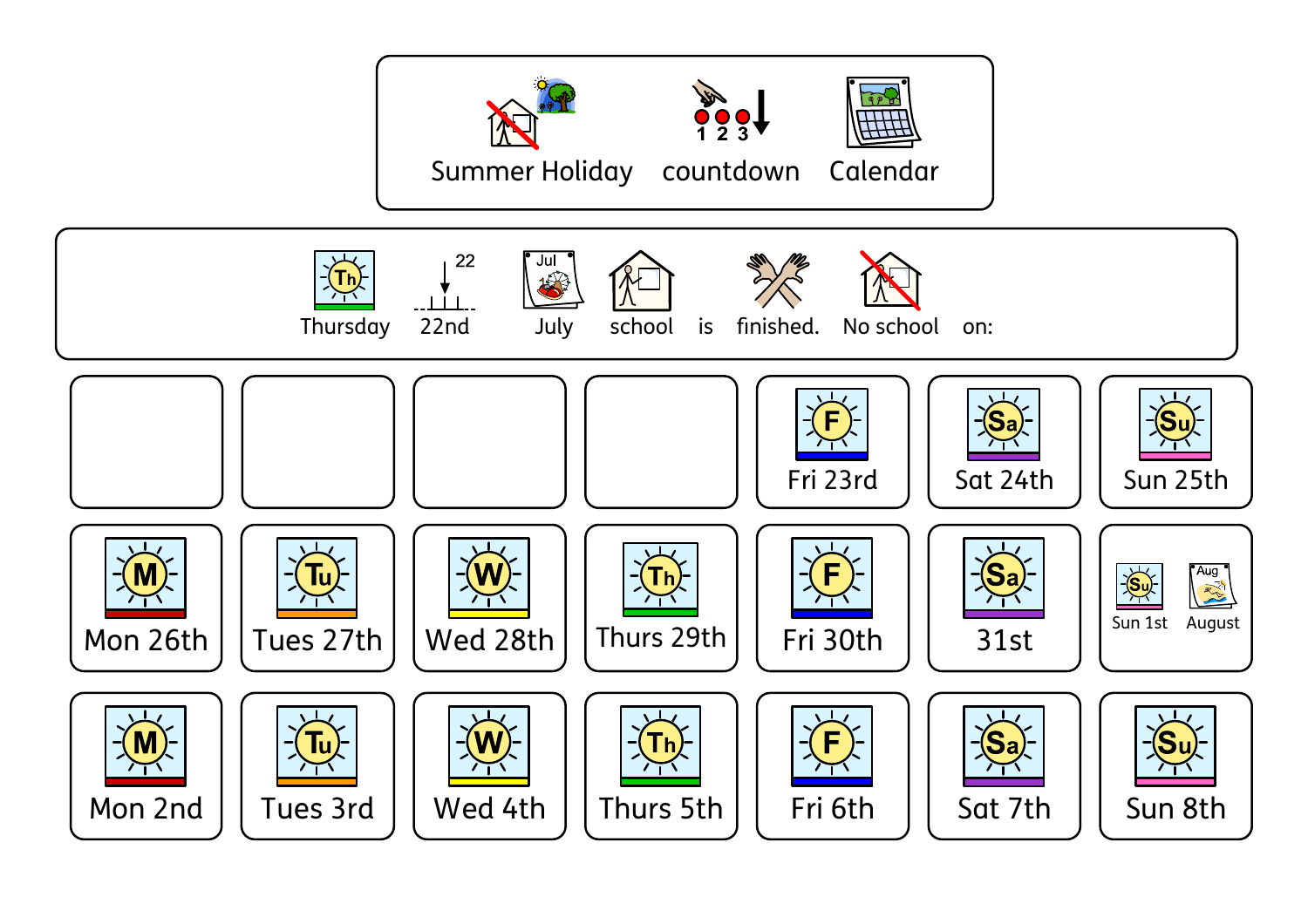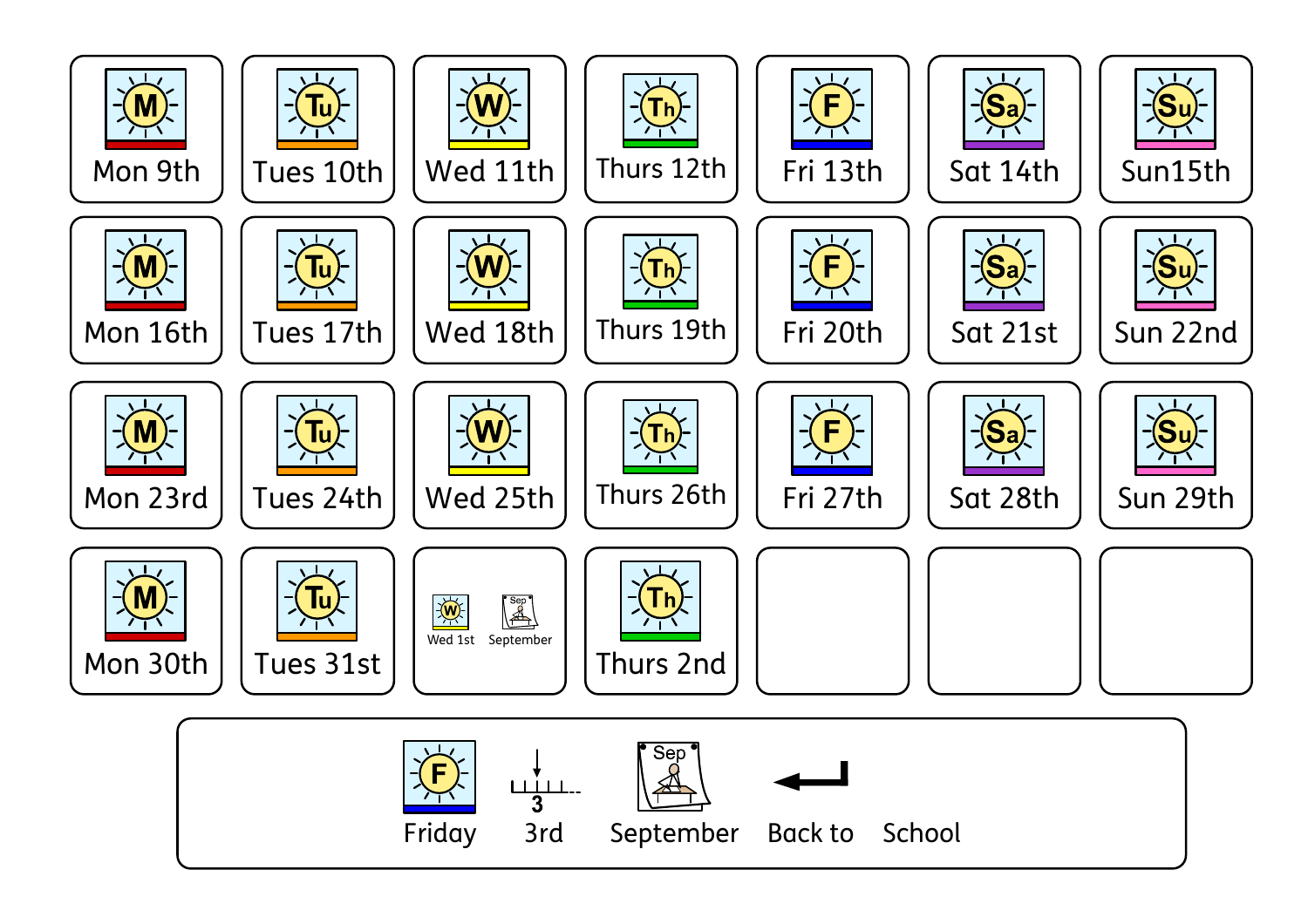

Holiday planning calendar: How to use.

The next part of this calendar is a way for you to plan activities over the summer holiday with your child.

This can help your child to understand when an activity will happen and also help them to know what they might be doing on different days.

- You or your child could draw a picture of an activity on a specific day e.g. park.
- You could write in the activities across the morning and afternoon.

You can then show your child when they are going to be doing an activity to help prepare them.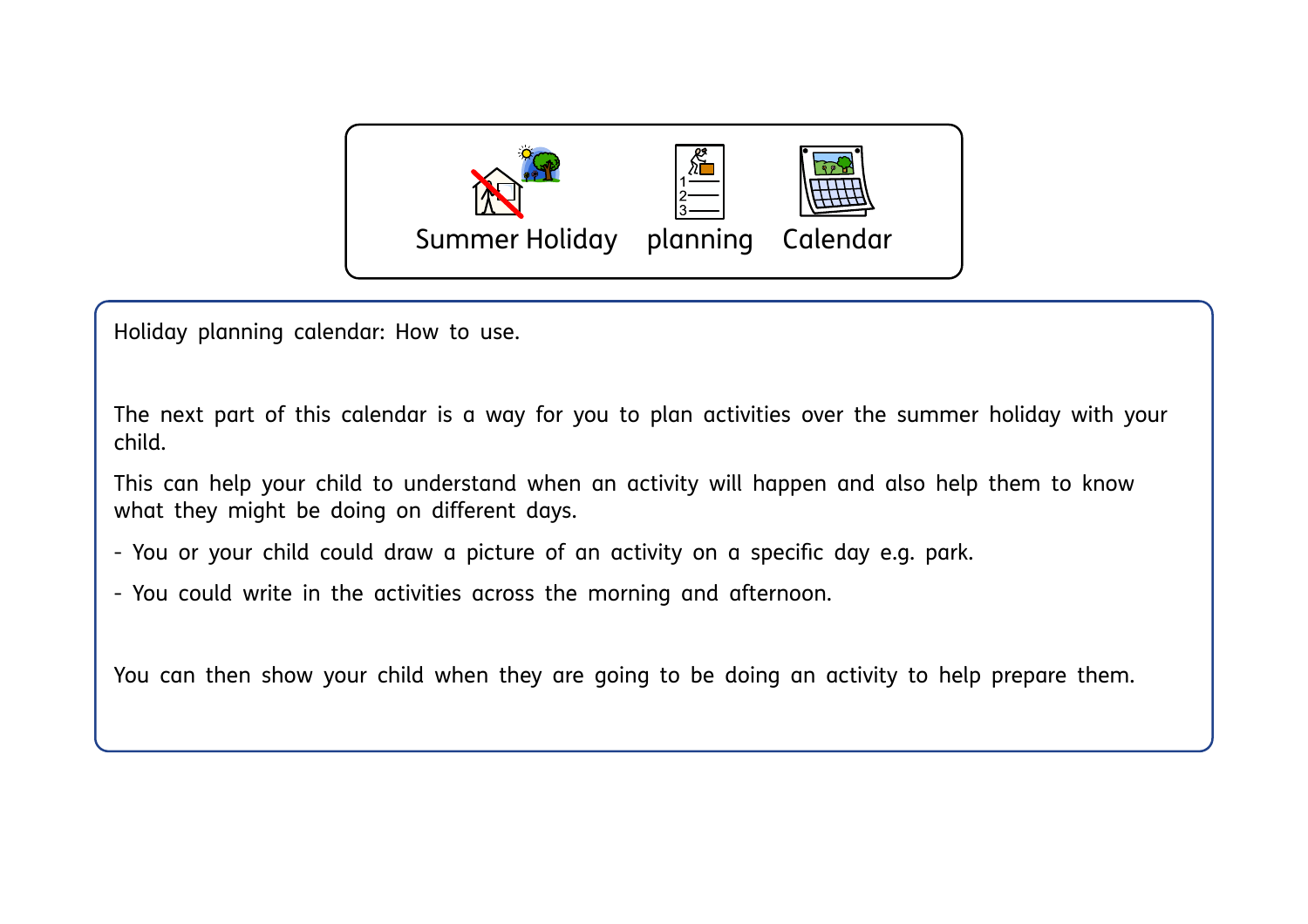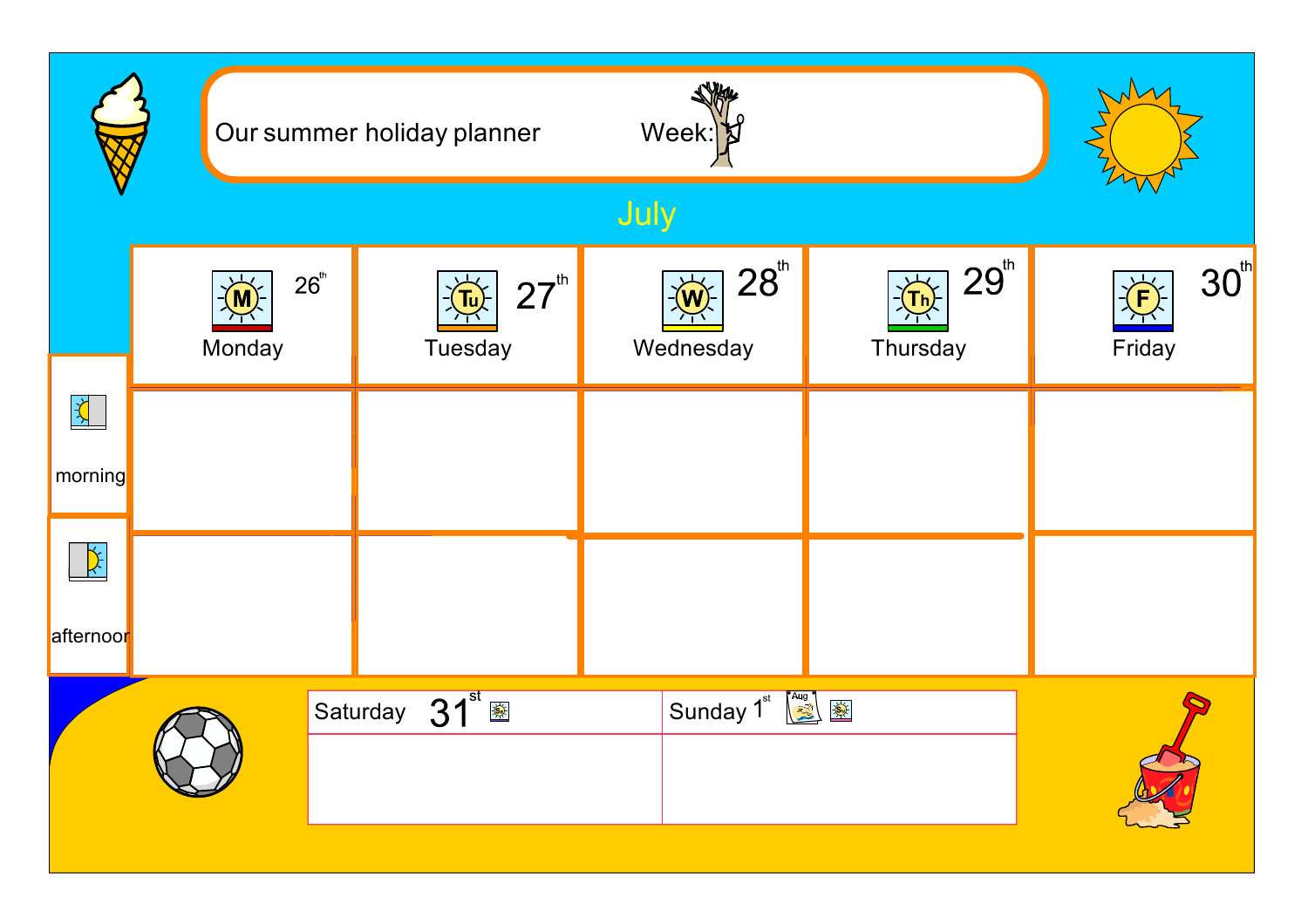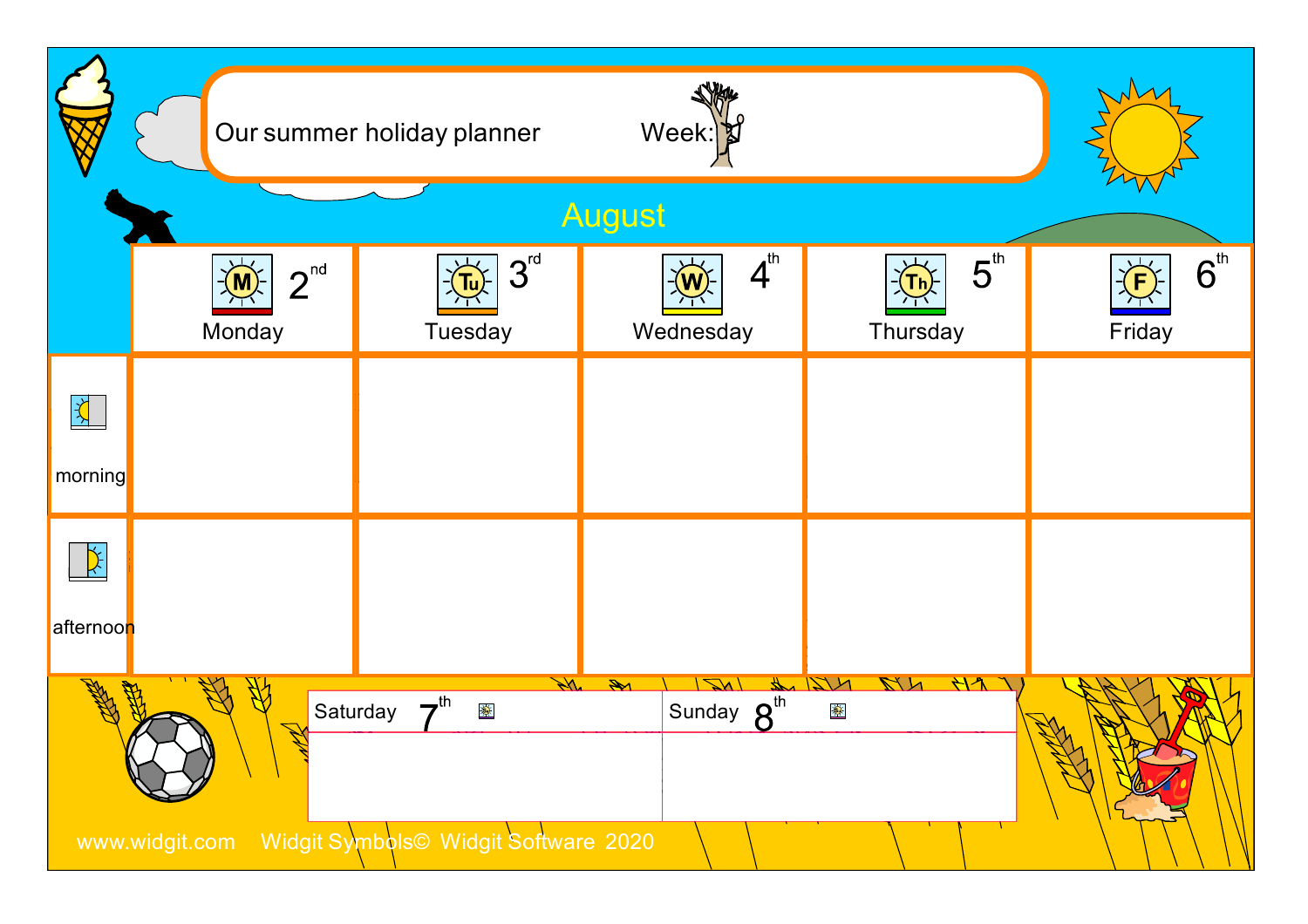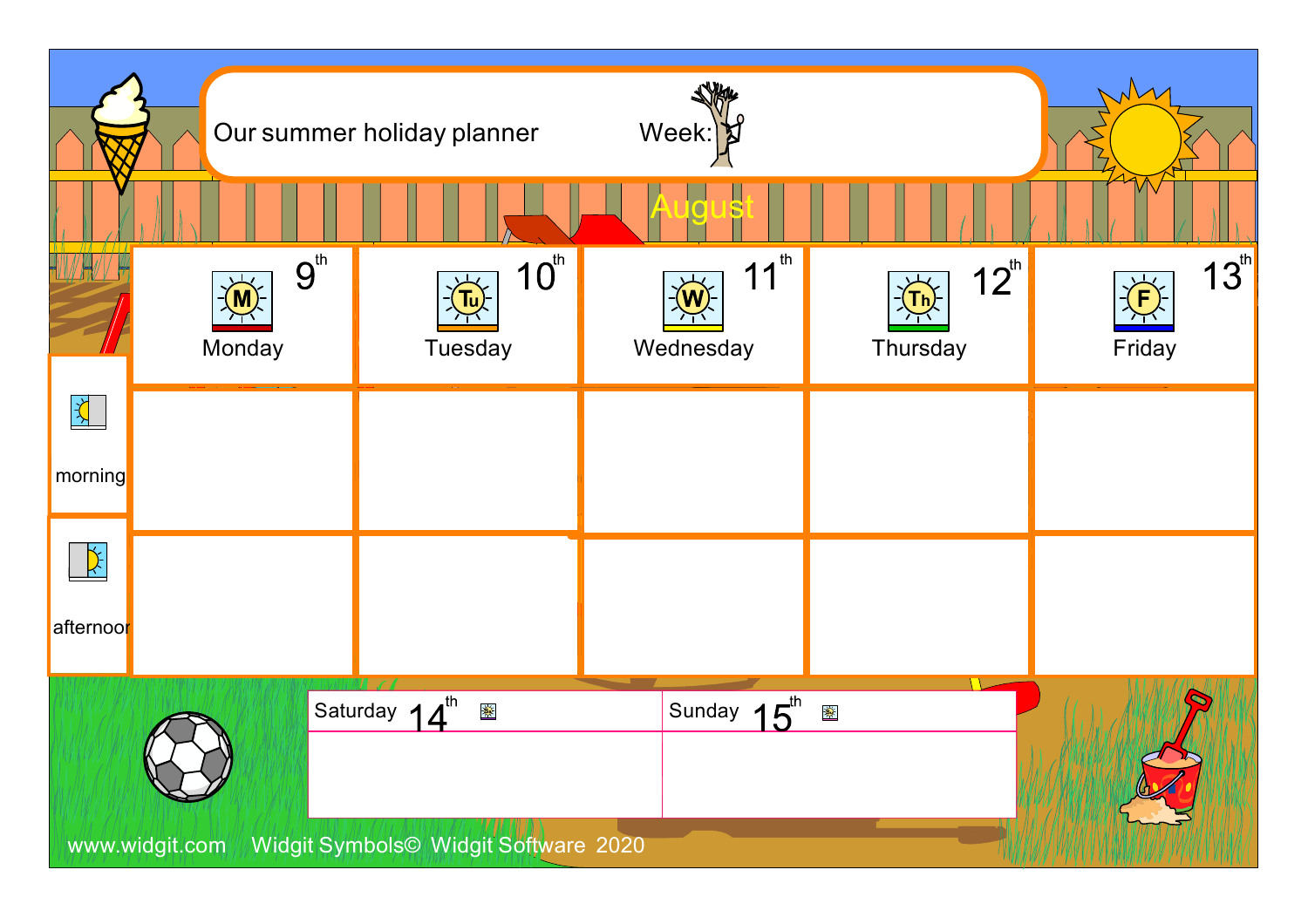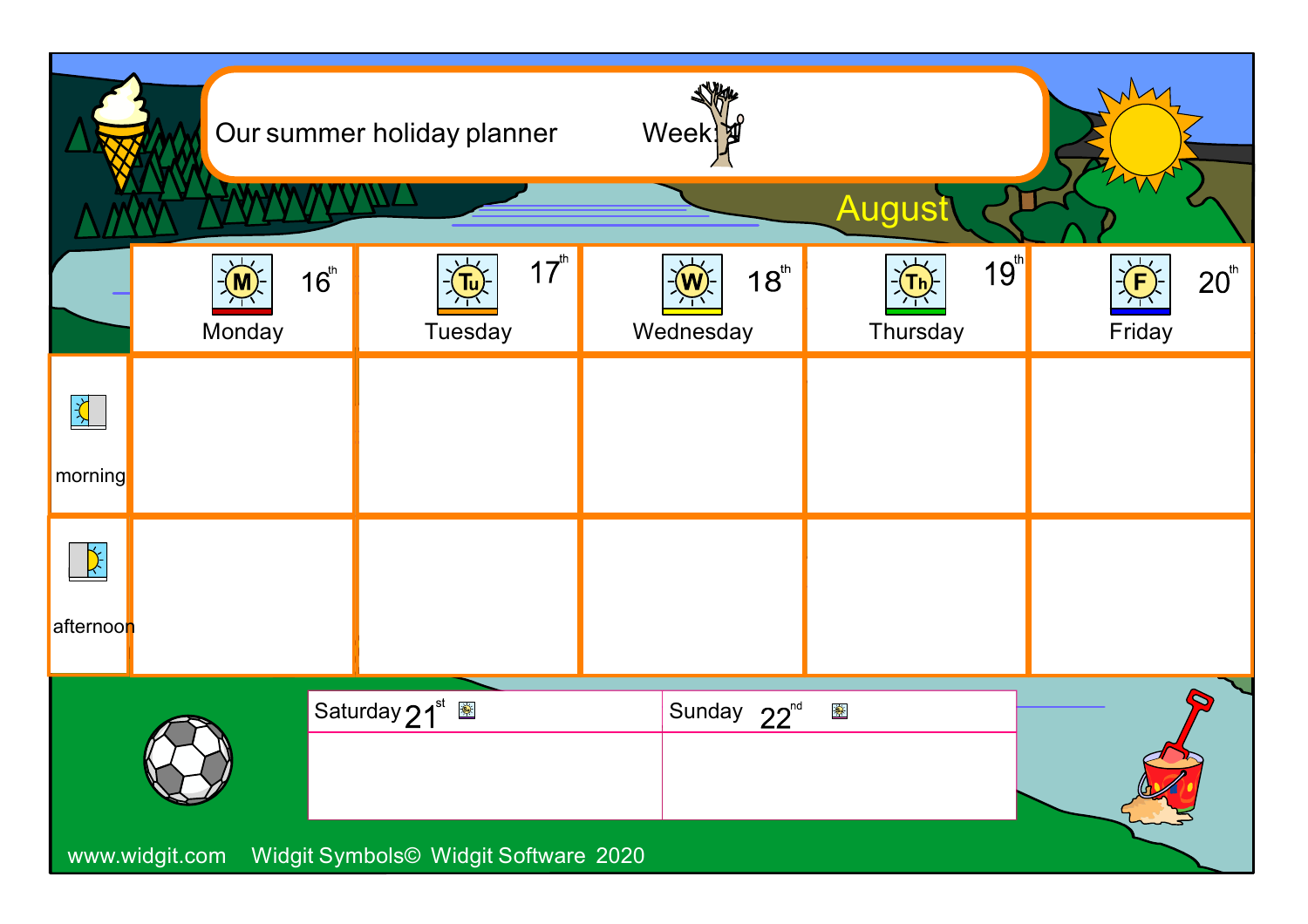